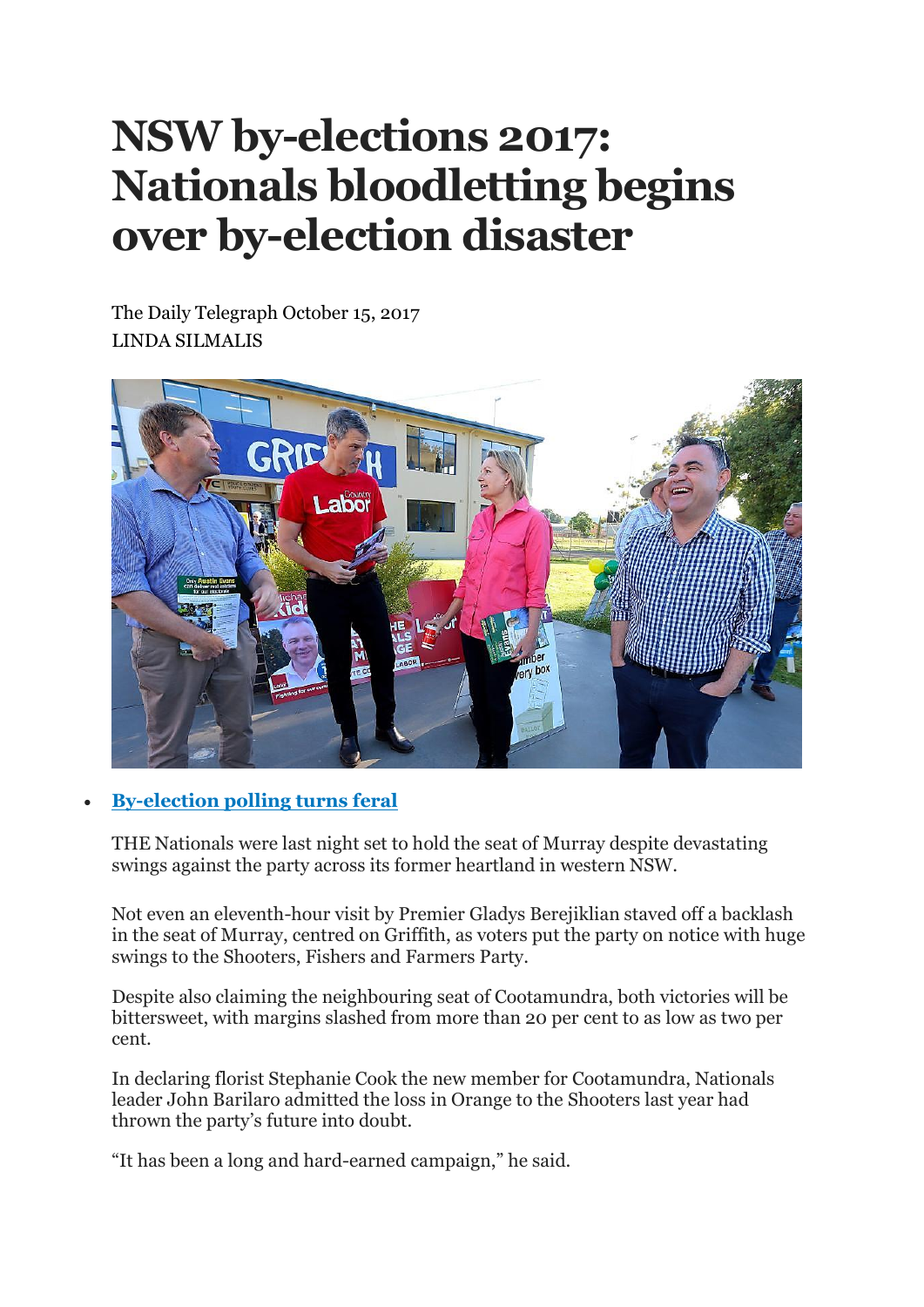

*The "Save Tumbarumba" group out in full force at Young Town Hall supporting Shooters Fishers and Farmers Party Cootamundra by-election candidate Matthew Stadtmiller.*

"For many of us, Orange was a bit of a kick in the guts, and for many of us, we started questioning our worth as a party and members were questioning: Is there a future for the National Party.

"Well, today I can say for the seat of Cootamundra, we have a new Nationals member," Mr Barilaro said.

In a sign the Nationals were expecting the worst, the party threw everything at the campaigns, running negative television ad campaigns and bussing volunteers from Canberra and Sydney.

Even before the counting finished the blame game began over how two of the party's safest seats could become have ever become so vulnerable, with internal debate to be dominated by the NSW Nationals' party office decision to bring guns into the debate by using a letter to voters from former Prime Minister John Howard, warning against any loosening of gun laws.

"People are already questioning the strategy of using a letter by John Howard warning how the Shooters will weaken gun laws," said a senior Nationals source.

"You don't tell country people you are going to take away their guns."

Anti-council merger sentiment was strong in Cootamundra, with a 44 per cent swing against the party at the Gundagai High School polling booth.

Concerns over police mergers dominated both seats, while anger over the delivery of health services at Leeton Hospital feeding into the Murray backlash.

Labor had been hoping its preferences would deliver the Nationals the fatal blow in Murray.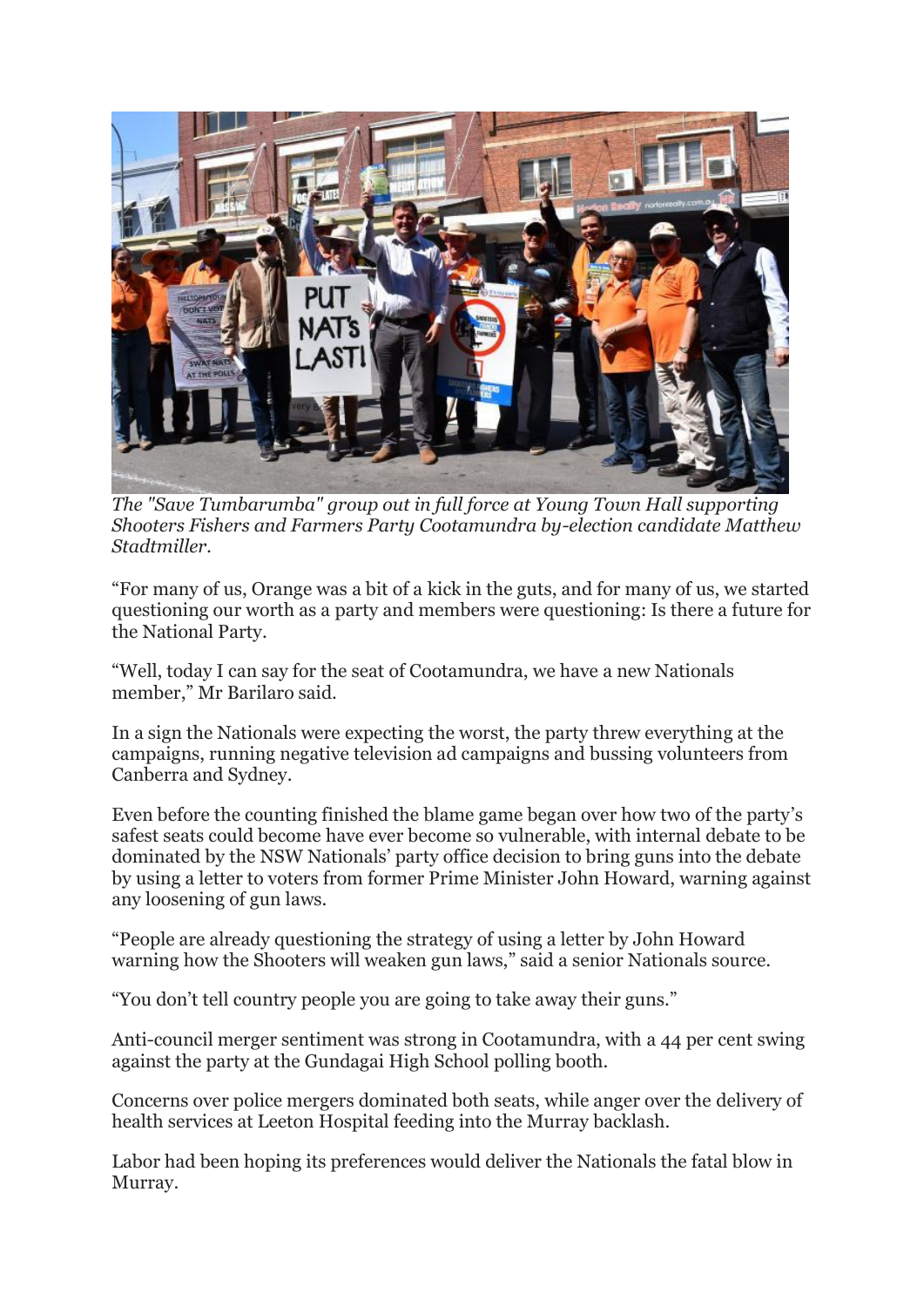

*Shooters Fishers and Farmers Party supporters make their point.*



*NSW Premier Gladys Berejiklian leaves Griffith after a two-hour visit. Picture: Nathan Edwards*